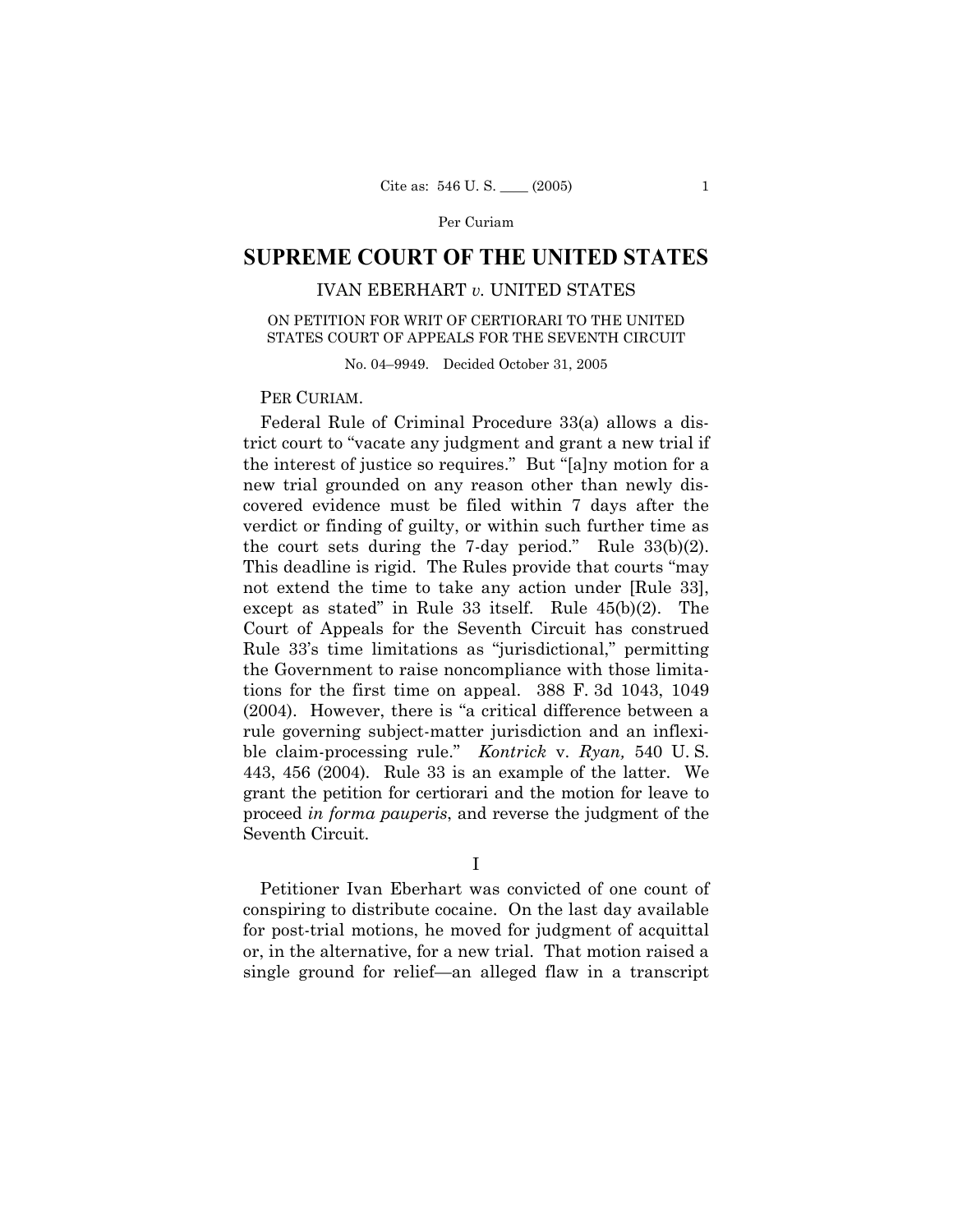that had been published to the jury. Nearly six months later, petitioner filed a "supplemental memorandum" supporting his motion. Two additional grounds appeared in that filing—admission of potential hearsay testimony into evidence, and the District Court's failure to give a socalled "buyer-seller instruction" to the jury. 388 F. 3d, at 1047–1048. Rather than arguing, however, that the untimeliness of the supplemental memorandum barred the District Court from considering the issues it raised, the Government opposed it on the merits.

The District Court granted the motion for a new trial, citing all three grounds raised by petitioner. The judge concluded that "'none of these concerns standing alone or in pairing would cause me to grant a new trial," but that taken together, they "'persuade me that the interests of justice require a new trial."  $Id.$ , at 1048. The judge also predicted that "'a new trial will quite likely lead to another conviction." *Ibid.* 

On appeal, the Government pointed to the untimeliness of petitioner's supplemental memorandum, and argued that the District Court had abused its discretion in granting a new trial based on the arguments that the memorandum had raised. The Court of Appeals reversed the grant of a new trial, finding that the District Court had lacked jurisdiction to grant one. The Seventh Circuit observed, "The Supreme Court has held that Rule 45(b)'s prohibition on extensions of time is 'mandatory and jurisdictional.'" *Id*., at 1049 (quoting *United States* v. *Robinson,*  361 U. S. 220, 229 (1960), and citing *United States* v. *Smith,*  331 U. S. 469, 474, n. 2 (1947)). Based on *Robinson* and *Smith*, the Seventh Circuit explained, "'[w]e have previously emphasized that [Rule 33's] 7-day period is jurisdictional, and that the court is without jurisdiction to consider even an amendment to a timely new trial motion if it is filed outside the seven day period, absent a timely extension by the court or new evidence.'" 388 F. 3d, at 1049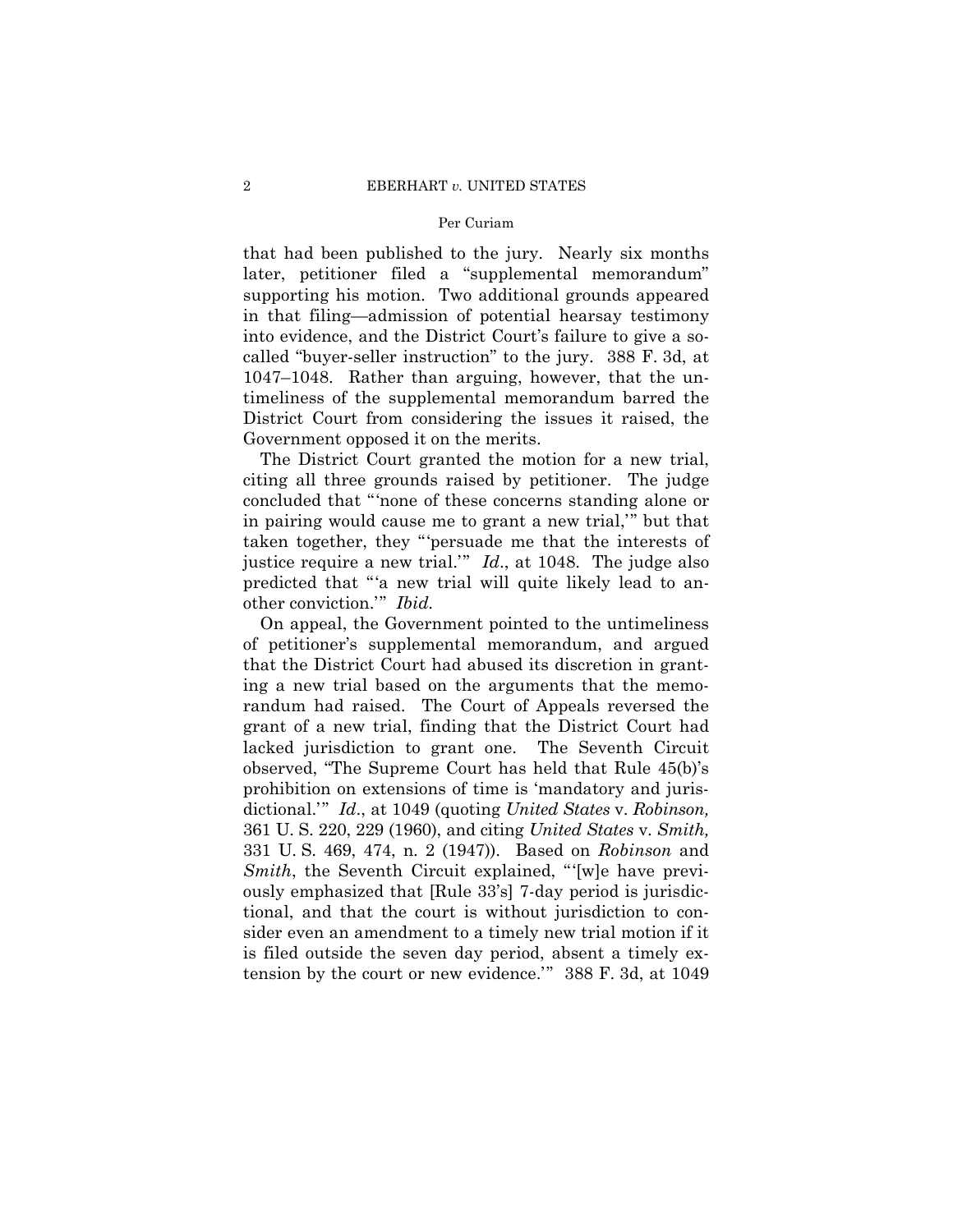(quoting *United States* v. *Washington*, 184 F. 3d 653, 659 (CA7 1999)).

The Court of Appeals did, however, express some misgiving. After describing the holding of *Kontrick*, it commented that "[t]he reasoning of *Kontrick* may suggest that Rule 33's time limits are merely inflexible claimprocessing rules that could be forfeited if not timely asserted." 388 F. 3d, at 1049*.* It concluded, however, that even if *Kontrick* had undermined *Robinson* and *Smith*, "we are bound to follow them until expressly overruled by the Supreme Court." 388 F. 3d, at 1049 (citing *Agostini* v. *Felton,* 521 U. S. 203, 237 (1997)).

II

In *Kontrick*, we determined that defenses made available by the time limitations of Federal Rules of Bankruptcy Procedure 4004 and 9006 may be forfeited. 540 U. S., at 458–460. They are not "jurisdiction[al]," but are instead "claim-processing rules," that may be "unalterable on a party's application" but "can nonetheless be forfeited if the party asserting the rule waits too long to raise the point." *Id.*, at 456. In *Kontrick*, the debtor responded on the merits to a creditor's untimely objection to his discharge. He did not raise the untimeliness issue, and the court resolved the merits in favor of the creditor. On motion for reconsideration and on appeal, the debtor raised the argument that Rules 4004 and 9006 "have the same import as provisions governing subject-matter jurisdiction." *Id.*, at 455. We rejected this assertion and found that the debtor had forfeited the timeliness argument.

The Rules we construed in *Kontrick* closely parallel those at issue here. Like a defendant wishing to move for a new trial under Federal Rule of Criminal Procedure 33, a creditor wishing to object to a debtor's discharge in Chapter 7 liquidation proceedings has a set period of time to file with the court (measured, in the latter context, from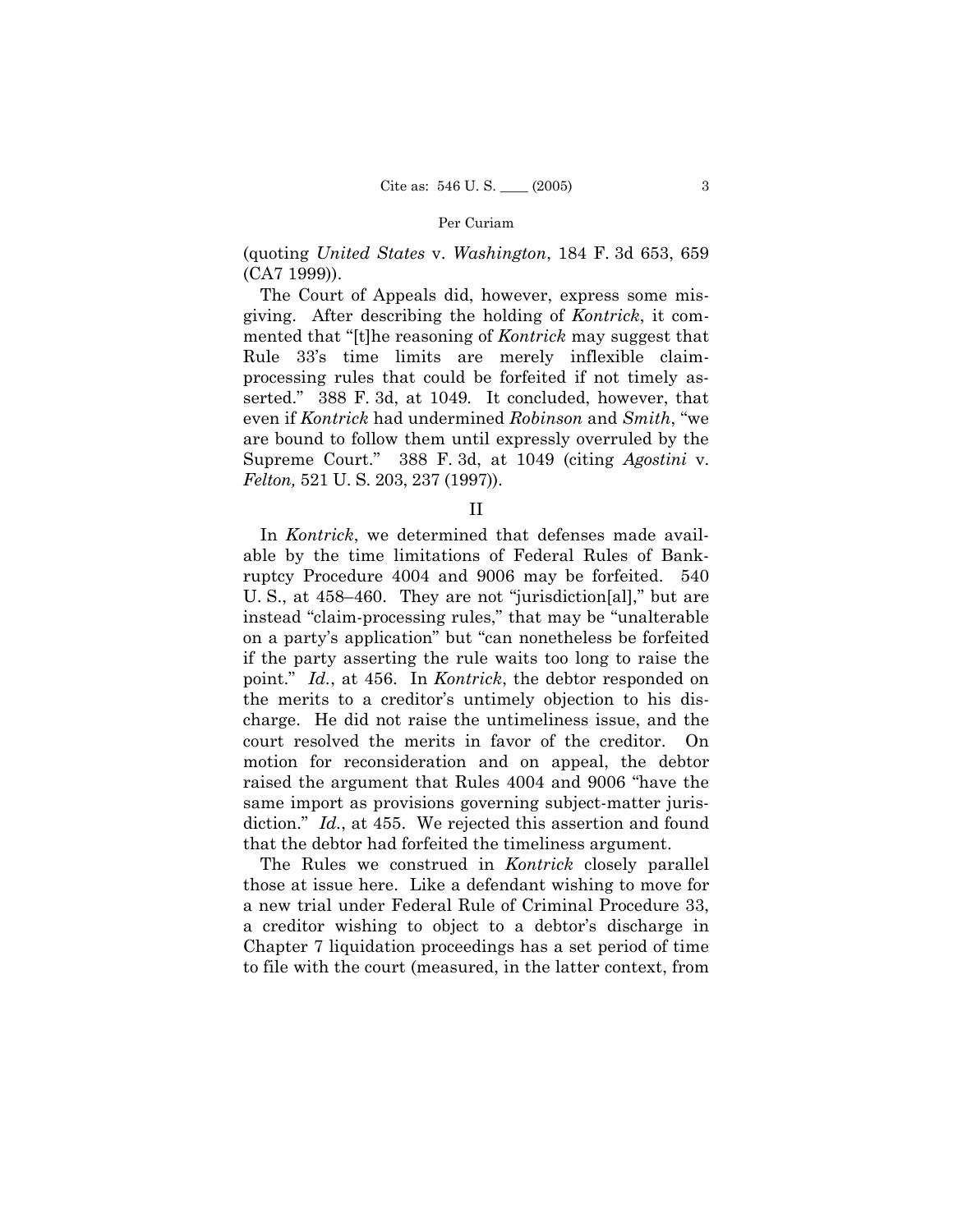"the first date set for the meeting of creditors"). Fed. Rule Bkrtcy. Proc. 4004(a). If a creditor so moves, "the court may for cause extend the time to file a complaint objecting to discharge." Rule 4004(b). And using language almost identical to Federal Rule of Criminal Procedure 45(b)(2)'s admonition that "[t]he court may not extend the time to take any action under Rules 29, 33, 34, and 35, except as stated in those rules," Bankruptcy Rule 9006(b)(3) states that "[t]he court may enlarge the time for taking action under Rules 1006(b)(2), 1017(e), 3002(c), 4003(b), 4004(a), 4007(c), 8002, and 9033, only to the extent and under the conditions stated in those rules."

It is implausible that the Rules considered in *Kontrick*  can be nonjurisdictional claim-processing rules, while virtually identical provisions of the Rules of Criminal Procedure can deprive federal courts of subject-matter jurisdiction. Nothing in Rules 33 or 45 or our cases requires such a dissonance. Moreover, our most recent decisions have attempted to brush away confusion introduced by our earlier opinions. "Clarity would be facilitated," we have said, "if courts and litigants used the label 'jurisdictional' not for claim-processing rules, but only for prescriptions delineating the classes of cases (subjectmatter jurisdiction) and the persons (personal jurisdiction) falling within a court's adjudicatory authority." *Kontrick*, 540 U. S., at 455. We break no new ground in firmly classifying Rules 33 and 45 as claim-processing rules, despite the confusion generated by the "less than meticulous" uses of the term "jurisdictional" in our earlier cases. *Id.*, at 454.

The Seventh Circuit correctly identified our decisions in *Smith* and *Robinson* as the source of the confusion. 388 F. 3d, at 1049. Since we have not "expressly overruled" them, it held, petitioner's appeal had to be dismissed. *Ibid.* Those cases, however, do not hold the limits of the Rules to be jurisdictional in the proper sense that *Kontrick*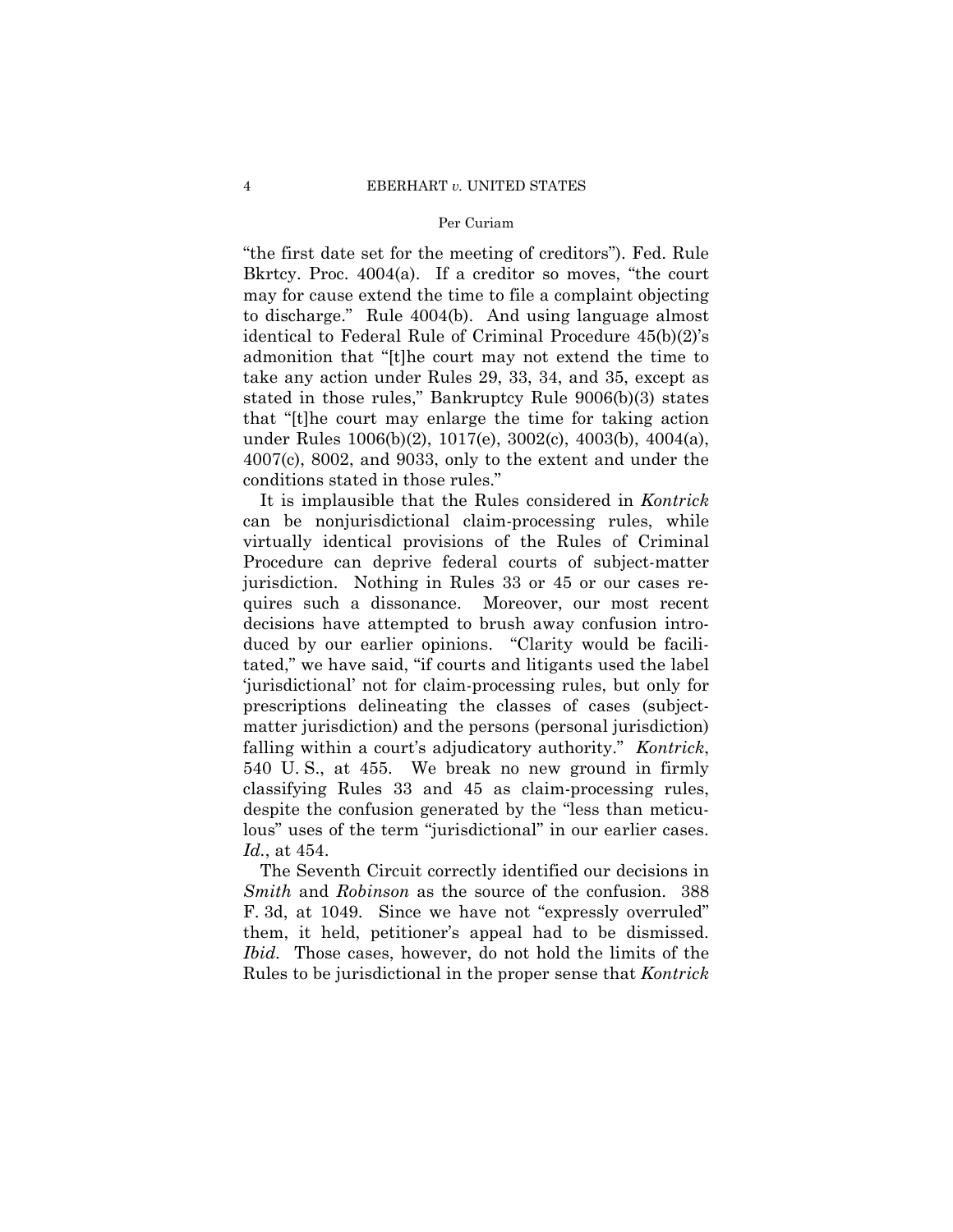describes. See 540 U. S., at 455. We need not overrule *Robinson* or *Smith* to characterize Rules 33 and 45 as claim-processing rules.

In *Smith*, the District Judge rejected a Rule 33 motion for new trial, and the conviction was affirmed on appeal. 331 U. S., at 470. After the defendant was taken into custody, the District Judge changed his mind. Purporting to act under the authority of Rule 33, he issued an order vacating his earlier judgment and granting a new trial. *Id.*, at 471. Although we observed in a footnote that "[t]he policy of the Rules was not to extend power indefinitely but to confine it within constant time periods," *id.*, at 473– 474, n. 2, that observation hardly transforms the Rules into the keys to the kingdom of subject-matter jurisdiction. Rather, as we emphasized in the text, the District Judge could not use Rule 33 to sidestep a pre-existing basic principle of judicial process—that once a final judgment is issued and the court of appeals considers a case, a district court has no power to act on it further. This was a consequence, however, not of the Rule, but of the Rule's failure to alter prior law. *Smith* does not address the effect of untimely arguments in support of a motion for new trial when, as here, the district court is still considering posttrial motions and the case has not yet been appealed.

 Nor does *Robinson* address that circumstance. Defendants were 11 days late in filing their notices of appeal under (what was then) Rule 37. The Government responded not by contesting the merits of the appeal, but by moving to dismiss on the basis of untimeliness. 361 U. S., at 221. The Court of Appeals determined that if the District Court found that the untimely notices of appeal sprang from "excusable neglect," it could allow the appeals. On remand, the District Court so found. *Id.*, at 222. We held that the Court of Appeals was wrong in having failed to dismiss under Rule 45(b). *Id.*, at 229–230. *Robinson* is correct not because the District Court lacked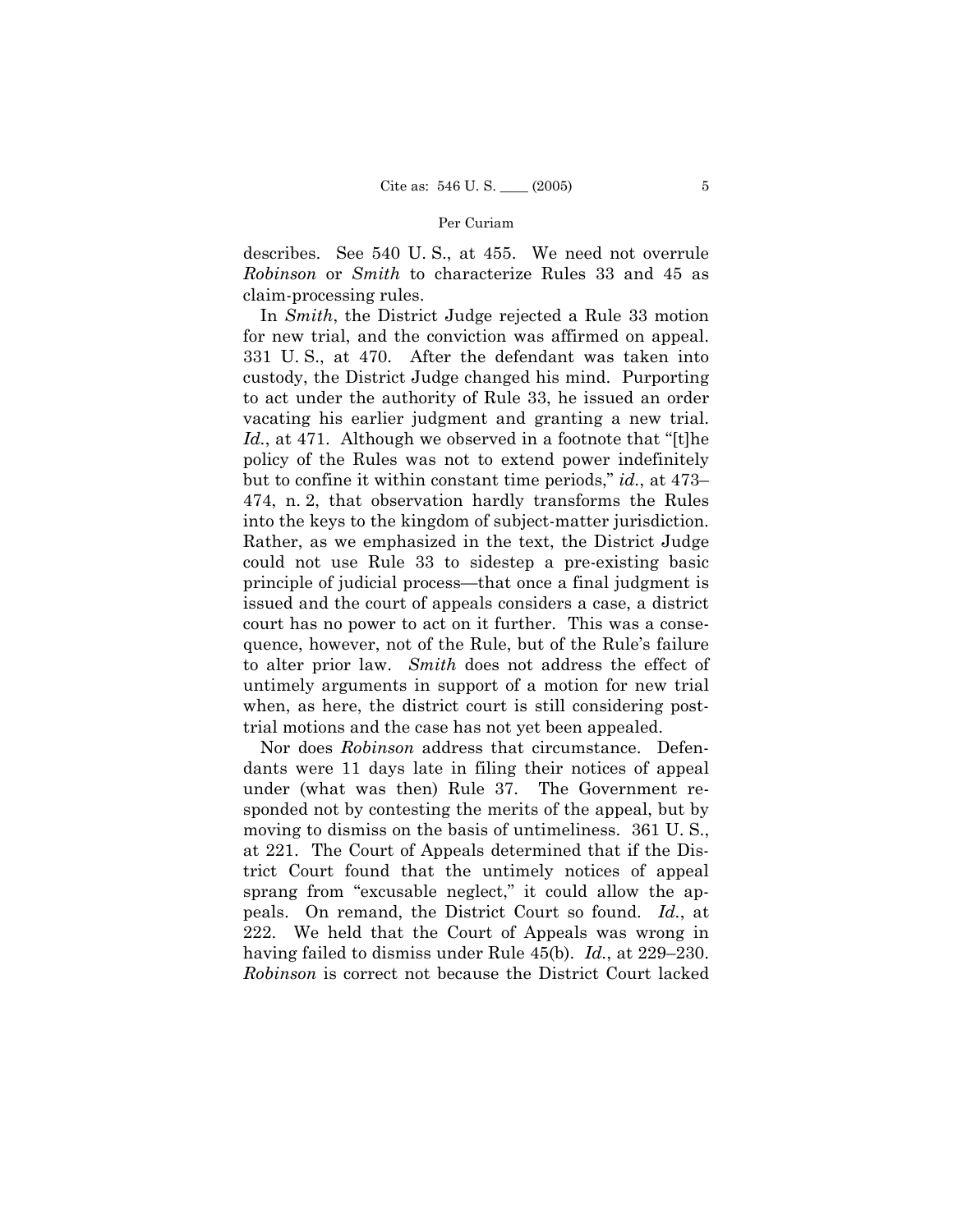*subject-matter jurisdiction*, but because district courts must observe the clear limits of the Rules of Criminal Procedure when they are properly invoked. This does not mean that limits like those in Rule 33 are not forfeitable when they are *not* properly invoked. Despite its narrow and unremarkable holding, *Robinson* has created some confusion because of its observation that "courts have uniformly held that the taking of an appeal within the prescribed time is *mandatory and jurisdictional*." *Id.*, at 229 (emphasis added). Indeed, we used the phrase "mandatory and jurisdictional" four times in the opinion. And subsequent opinions have repeated this phrase, attributing it directly or indirectly to *Robinson*. See, *e.g.*, *Hohn* v. *United States,* 524 U. S. 236, 247 (1998); *Budinich* v. *Becton Dickinson & Co.,* 486 U. S. 196, 203 (1988); *Griggs* v. *Provident Consumer Discount Co.,* 459 U. S. 56, 61 (1982) *(per curiam); Browder* v. *Director, Dept. of Corrections of Ill.,* 434 U. S. 257, 264, 271–272 (1978). But see *Houston* v. *Lack,*  487 U. S. 266, 269 (1988) (reversing an order dismissing an appeal as jurisdictionally out of time when "[n]either the District Court nor respondent suggested that the notice of appeal might be untimely"); *Thompson* v. *INS,* 375 U. S. 384, 386 (1964) *(per curiam)* (permitting appeal, when petitioner conceded that post-trial motions were served late, in part because petitioner "relied on the Government's failure to raise a claim of untimeliness when the motions were filed").

As we recognized in *Kontrick*, courts "have more than occasionally used the term 'jurisdictional' to describe emphatic time prescriptions in rules of court." 540 U. S., at 454. See also *ibid.* (citing *Robinson* as an example of when we have been "less than meticulous" in our use of the word "jurisdictional"). The resulting imprecision has obscured the central point of the *Robinson* case—that when the Government objected to a filing untimely under Rule 37, the court's duty to dismiss the appeal was mandatory. The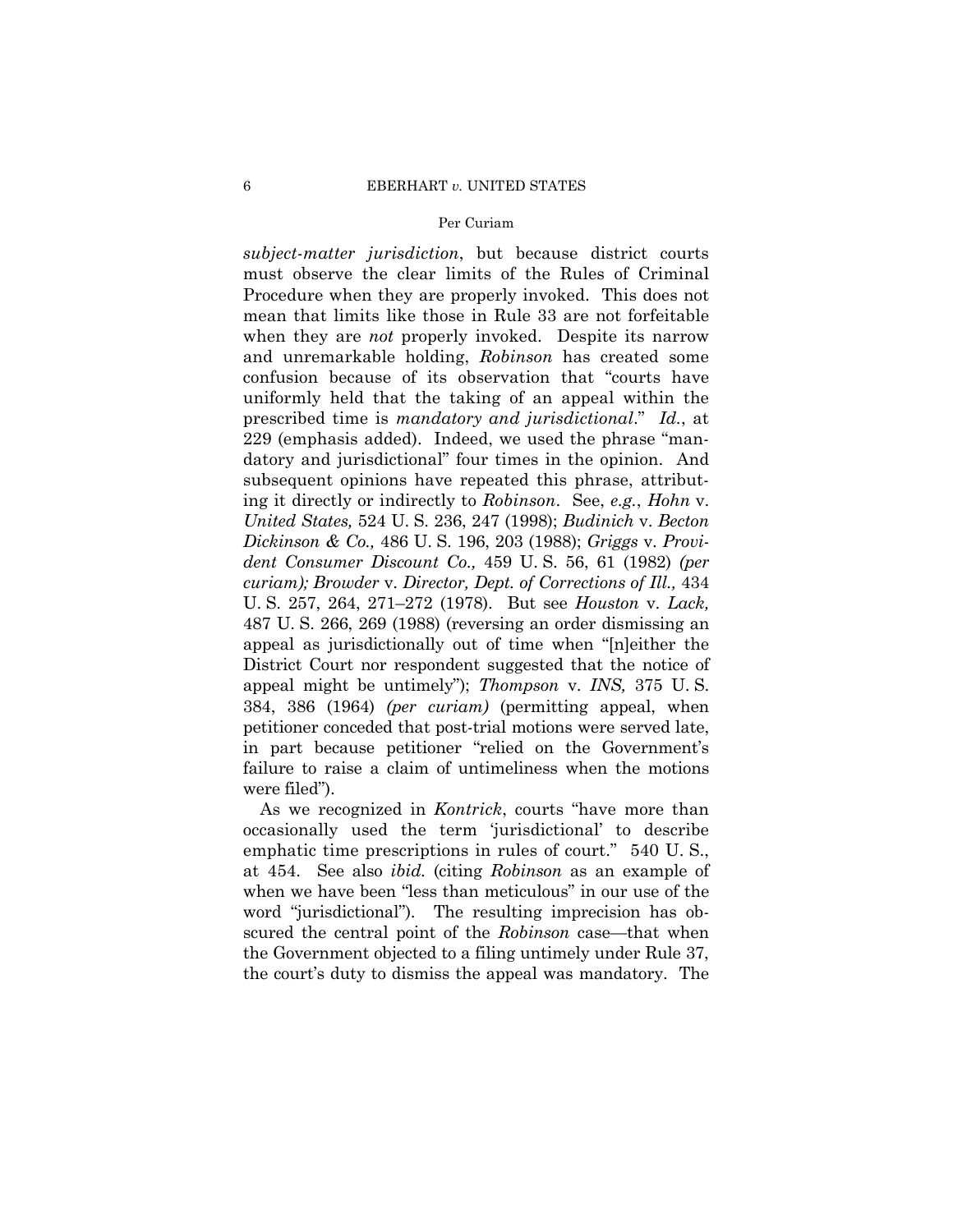net effect of *Robinson*, viewed through the clarifying lens of *Kontrick*, is to admonish the Government that failure to object to untimely submissions entails forfeiture of the objection, and to admonish defendants that timeliness is of the essence, since the Government is unlikely to miss timeliness defects very often.

Our more recent cases have done much to clarify this point. For instance, in *Carlisle* v. *United States,* 517 U. S. 416 (1996), we held that a court may not grant a postverdict motion for a judgment of acquittal that is untimely under Federal Rule of Criminal Procedure 29(c) *when the prosecutor objects*. As we pointedly noted in *Kontrick*, our holding in *Carlisle* did not "characterize [Rule 29] as 'jurisdictional.' " 540 U. S*.*, at 454–455. See also *Scarborough* v. *Principi,*  541 U. S. 401, 413–414 (2004) (relying on *Kontrick* to hold that time limitations on applications for attorney's fees under the Equal Access to Justice Act, 28 U. S. C. §2412(d)(1), did not implicate subject-matter jurisdiction).

After *Kontrick*, it is difficult to escape the conclusion that Rule 33 motions are similarly nonjurisdictional. By its terms, Rule 45(b)(2) has precisely the same effect on extensions of time under Rule 29 as it does under Rule 33, and as we noted in *Kontrick*, Federal Rule of Criminal Procedure 45(b) and Bankruptcy Rule 9006(b) are both "modeled on Federal Rule of Civil Procedure 6(b)." 540 U. S., at 456, n. 10. Rule 33, like Rule 29 and Bankruptcy Rule 4004, is a claim-processing rule—one that is admittedly inflexible because of Rule 45(b)'s insistent demand for a definite end to proceedings. These claim-processing rules thus assure relief to a party properly raising them, but do not compel the same result if the party forfeits them. Here, where the Government failed to raise a defense of untimeliness until after the District Court had reached the merits, it forfeited that defense. The Court of Appeals should therefore have proceeded to the merits.

We finally add a word about the approach taken by the